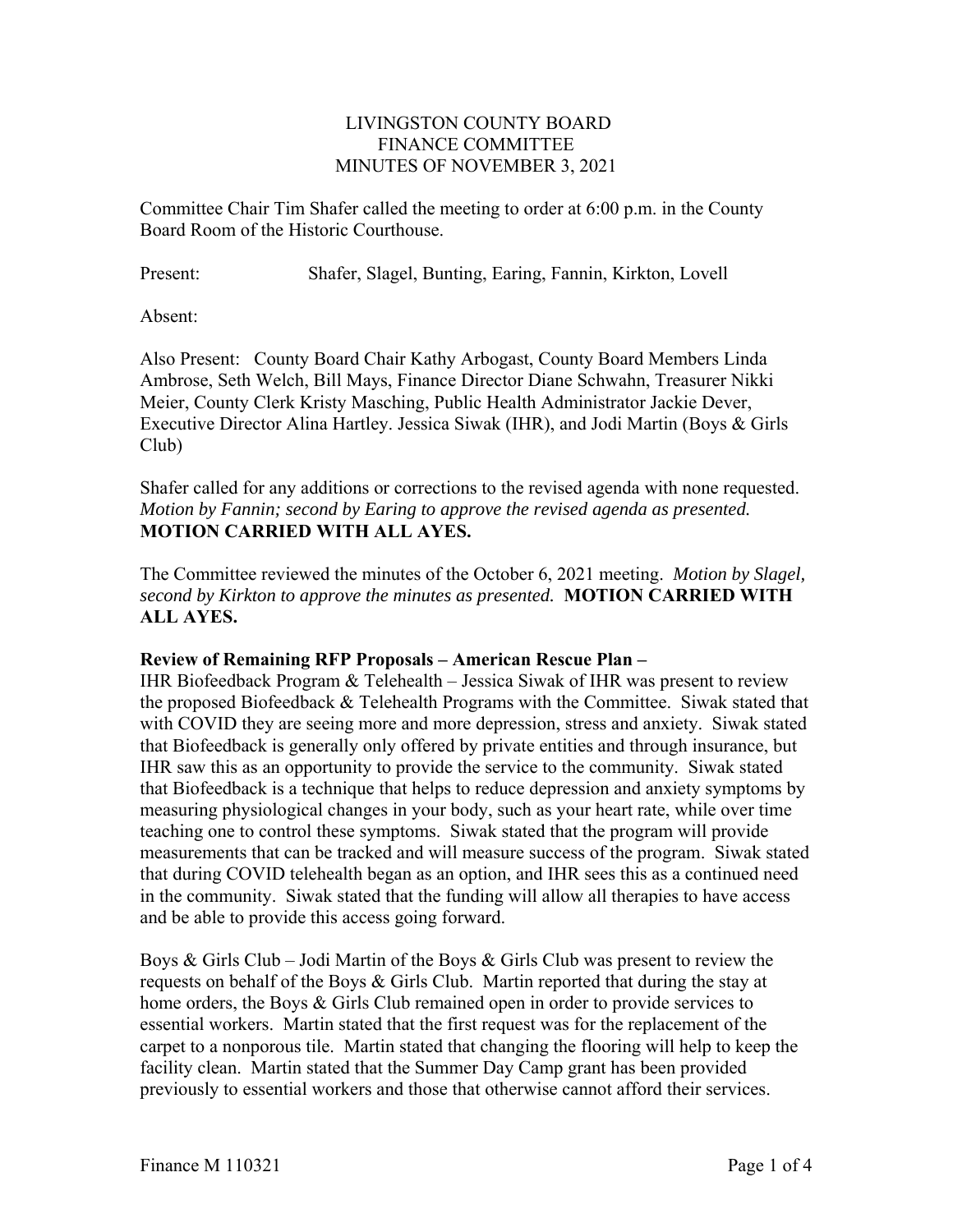Martin stated that the grant will allow the club to provide 40 scholarships to families in need. Martin stated that the last two requests are to provide a \$300 hiring incentive to thirteen new hears and provide a premium pay to frontline workers increasing their salaries from \$11-\$13.

Public Health – Jackie Dever was present to review her request for a drive thru facility. Dever stated that the department has always had difficulty with locations to hold clinics, however, with the pandemic the issue has come to the forefront. Dever reported that the department has tried to utilize tents, but that has been an issue in any type of inclement weather. Dever stated that this provides much better efficiency for the staff and for the clients. Dever stated that the facility can also be used for flu vaccinations and immunizations and would allow the department to increase the number of individuals served within the County. Dever reported that the staffing was requested in case there was no funding available through the state. Dever stated that it does appear there will be funding at least for 2022, so that request can be put on hold.

County Clerk – Kristy Masching reported that she is requesting funding for the further digitization of the microfilm cards. Masching stated that with the restrictions the office limited the number of individuals who were allowed in at one time in order to protect both the employees and the citizens. Masching stated that this will allow the department to offer a full 40 years' worth of records online which is what the searchers are generally looking for.

Discussion took place regarding the remaining items with the consensus of the Committee to approve the Summer Day Camp program, the premium pay for the Boys & Girls Club, the biofeedback and telehealth programs for IHR, \$210,000 for the Dwight Fire Protection District, the imaging project for the County Clerk and the drive thru facility for the Public Health Department for a total of \$1,028,672.05. Further discussion took place regarding the schools community wireless project with the consensus of the Committee being that they would like to see the funding opportunity offered to all the school districts of the County. The Committee requested that Pontiac 90 and Pontiac 429 host an informational meeting with all the county school districts regarding the project. Consensus of the Committee was that if Pontiac 90 and 429 did so, they would approve an allocation of \$1,000,000 towards their project. *Motion by Fannin, second by Earing to approve the ARPA projects as outlined above.* **MOTION CARRIED WITH ALL AYES.** 

**Resolutions: Authorizing Transfer of Deeds – Treasurer Nikki Meier was present to** request authorization for the transfer of four deeds resulting from the sealed bid auction. *Motion by Earing, second by Bunting to recommend approval of the transfers as submitted.* **MOTION CARRIED WITH ALL AYES.** 

**FY 2022 Budget, Capital Requests & Levies –** Schwahn presented an outline of the changes to the FY 2022 budget. Hartley reported on an issue with the medical contract that was discovered upon the retirement of Superintendent Inman. Hartley stated that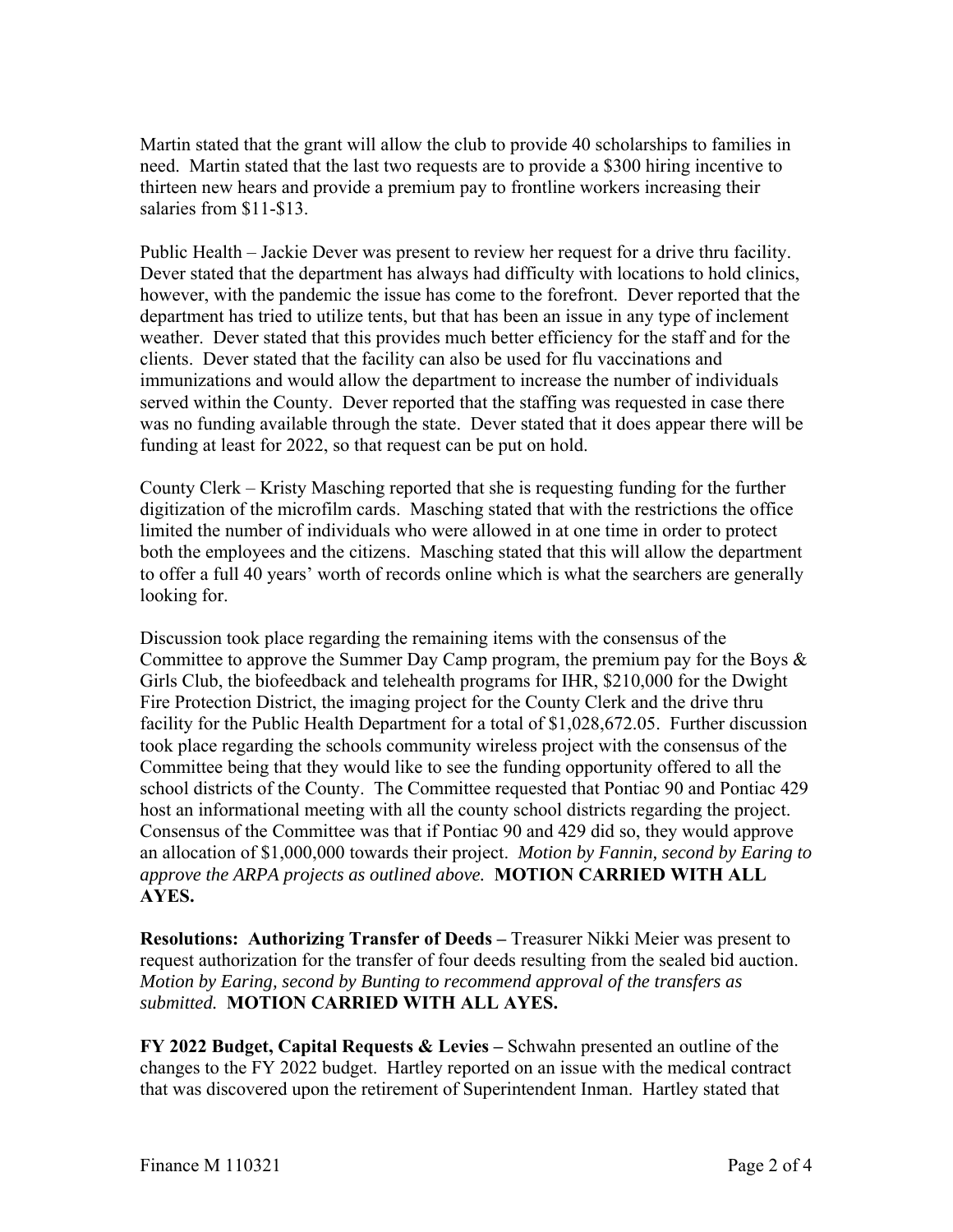there prior to Inman's retirement he had signed a contract with a new medical provider, but did not have sufficient funds in his 2022 proposed budget to cover the expense. Hartley stated that upon Inman's retirement there were two reconciliation invoices presented for payment (by the current medical provider) that totaled just under \$100,000. Hartley reported that the invoices and contract was reviewed internally and with the State's Attorney's office to see if those costs could be disputed. Hartley stated that unfortunately, the contract was not reviewed by the State's Attorney's office prior to being signed and is poorly written. Hartley stated that according to the contract terms there is a monthly payment which was being paid all along, and then a reconciliation that is done by the vendor which allows them to claim all their costs in excess of the monthly fee. Hartley stated that upon his departure Inman provided the two reconciliations referenced. Hartley stated that the reconciliation included staffing charges for nurses traveling from out of state, including Tennessee, all their travel expenses, lodging costs, meals, etc. Hartley stated that according to the contract, these are all allowable expenses, and the county will be liable for these expenses. Hartley stated that it is estimated that the jail will be over budget by approximately \$200,000 in medical expenses, and \$150,000 in personnel expenses by the end of the year (2021). Hartley stated that it may be necessary to cover the reconciliation payments out of the Pontiac Host Fund as there may be a shortfall in appropriations within the general fund. Hartley stated that exceeding the appropriations could result in a finding within the annual audit. In addition, Hartley stated that the FY 2022 budget for medical expenses will need to be increased by \$100,000 in order to cover the contract for the new medical provider. Sheriff Childress was present and addressed the Committee accepting responsibility for the issue by allowing his management to negotiate contracts without oversite and vowing to ensure that all future contracts are reviewed by the States' Attorney's office prior to being signed. A lengthy discussion took place regarding the process and authorities provided. *Motion by Fannin, second by Kirkton to recommend approval of the FY 2022 budget, capital requests and levies.* **MOTION CARRIED WITH ALL AYES.** 

**Approval of RFP Results Land Records Imaging Project –** Kristy Masching reported that she only received one bid in response to her RFP. Masching reported that the States Attorney had reviewed the contract and had made some minor recommendations. Masching reported that bid came in at \$83,983.50, compared to the budgeted amount of \$100,000. It was noted that the cost could vary somewhat because it's based on estimated pages. *Motion by Bunting second by Fannin to recommend acceptance of the land records imaging project proposal submitted by Fidlar.* **MOTION WITH ALL AYES.** 

**Authorization to proceed with 2022 Vehicle Purchases –** Hartley stated that last month the Committee authorized her to proceed with the 2022 purchases for the Sheriff's department including three Explorers and one pickup truck for animal control. Hartley stated that she would now like approval to proceed with the purchase of an Explorer for the Coroner's office and a caravan for the jail. It was noted that the vehicle for the Coroner's office should be properly marked as Coroner vehicle similar to the Sheriff's vehicles. *Motion by Earing, second by Kirkton to authorize the 2022 vehicle purchases as requested.* **MOTION CARRIED WITH ALL AYES.**